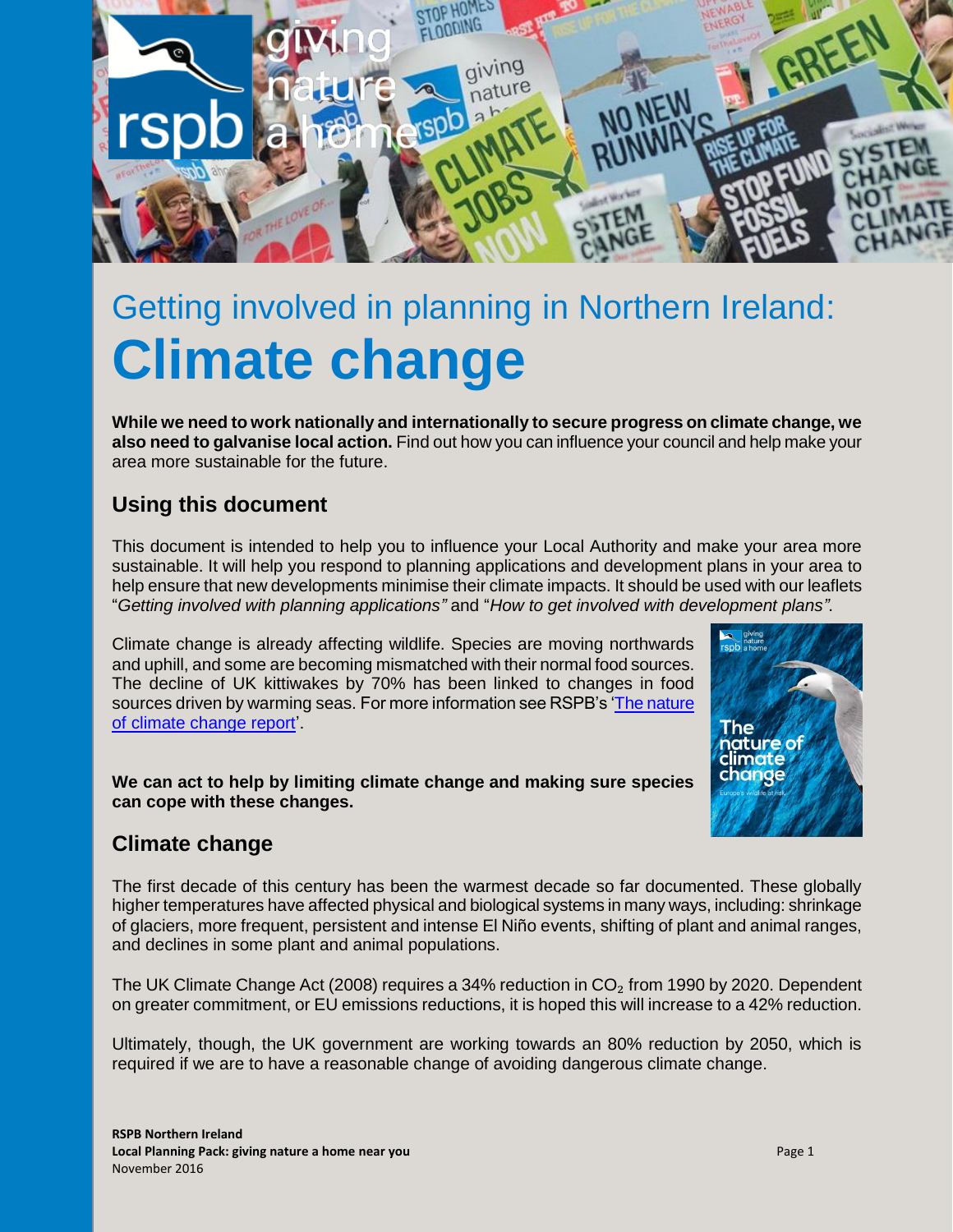To help achieve these targets, action will be required at both local and national level. Find out how you can respond to planning applications and Development Plans to help ensure that new developments are created in a way that takes into consideration their climate change impacts.

#### **Reducing the greenhouse gas emissions from new development**

There are two ways of reducing the climate change impacts of built development.

One is to reduce the amount of energy such development uses, and the other is to ensure that as much of the energy as possible is produced by on-site or local renewable energy.

## **Planning and climate change adaptation**

Providing better space for wildlife through natural features such as parks, gardens, buffer zones and wildlife corridors (green infrastructure), and creating development that leaves room for biodiversity will give species room to move and adapt to climate change.

#### **Using planning policy to influence Development Plans and planning applications**

When commenting on planning applications, or Development Plans, it is important to strengthen your response by quoting relevant parts of national planning guidance.

Regional planning policy is produced by the Department for Infrastructure (DfI) Planning. The Strategic Planning Policy Statement (SPPS), which supersedes the previous 20 Planning Policy Statements (PPSs), is the national policy document that sets out general guidance for planners. Local planners will refer to and follow this national guidance when producing Development Plans or deciding local planning applications.

## **Planning and Climate Change**

In Northern Ireland, various subject policy sections within the SPPS have different parts relevant to climate change adaptation and that may therefore be useful to refer to when decisions are being made on planning applications.

As yet we do not have a specific subject policy section within the SPPS for the area of planning and climate change. We therefore recommend the following areas should be assessed and raised for consideration by the local council if there are concerns:

- The effect of development on biodiversity and its capacity to adapt to likely change in the climate.
- The contribution to be made from existing and new opportunities for open space and green infrastructure to urban cooling (areas that are not built on can help to cool cities), sustainable drainage systems, and conserving and enhancing biodiversity.

## **Action through Local Development Plans**

All developments should make some provisions for biodiversity. By creating more space for wildlife we can increase its ability to adapt to changes in the environment.